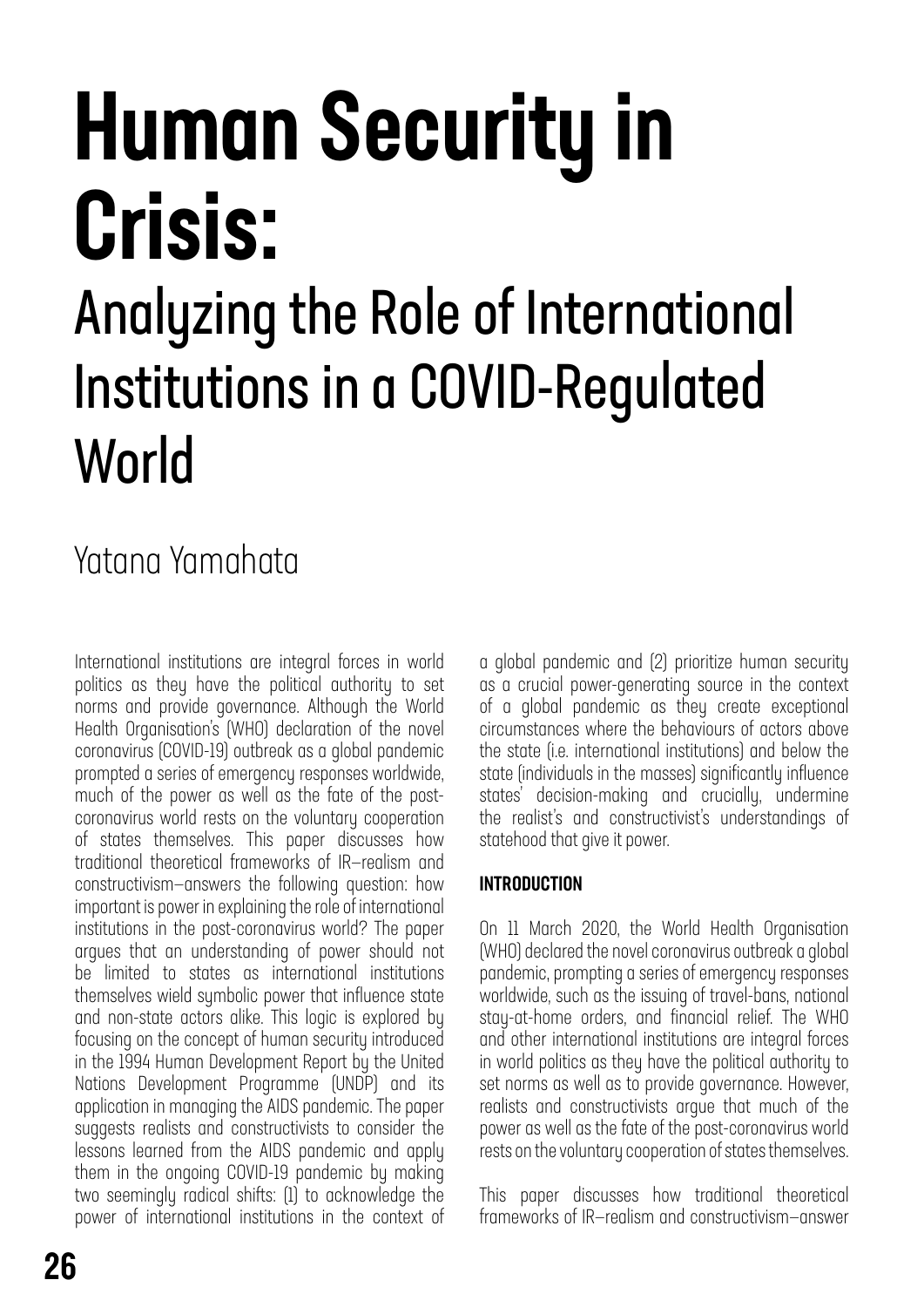### Yatana Yamahata

the following question: how important is power in explaining the role of international institutions in the post-coronavirus world? Both approaches understand that power is possessed by states; it is states that wield material and/or discursive power, determining the role that international institutions play in world politics. Alternatively, this paper argues that the understanding of power should not be limited to states as international institutions themselves wield symbolic power that influence state and non-state actors. Locating power in different actors, and not just its effects, thus becomes central to the analysis of international institutions, especially in the context of a global pandemic.

The paper expands on this argument by discussing how international institutions can shape the postcoronavirus world by focusing on the concept of human security introduced in the 1994 Human Development Report by the United Nations Development Programme (UNDP). In response to the COVID-19 pandemic, realists and constructivists need to make two seemingly radical shifts (1) to acknowledge the power of international institutions in the context of a global pandemic and (2) prioritize human security as a crucial power-generating source in the context of a global pandemic as global pandemics create exceptional circumstances where the behaviours of actors above the state (i.e. international institutions) and below the state (individuals in the masses) significantly influence states' decision-making and crucially, undermine the realist's and constructivist's understandings of statehood that give it power.

#### UNDERSTANDING THE ROLE OF INTERNATIONAL INSTITUTIONS IN A POST-CORONAVIRUS WORLD

At the most basic level, power is at work "when one actor compels another to do something they would not have done otherwise."<sup>1</sup> Traditional theoretical frameworks recognize that states possess and exercise power. For example, the Charter of the United Nations (UN) "gives the Security Council enormous formal powers, but it does not give it direct control of the tools with which to enact those powers." <sup>2</sup> Although the UN Security Council (UNSC) holds various authorities from enacting economic sanctions to authorizing military action to maintain international peace and security, its decisions are ultimately dependent on the political standing of the states that sit on the council. Similarly, the WHO provides leadership in providing information and laying out a framework to tackle the pandemic but does not dictate state policy. Efforts to contain the coronavirus have therefore varied by country and according to the extent to which individual governments perceive it to be a threat to national security. For example, Denmark, Finland, Norway, South Korea, Japan, Taiwan, Vietnam and New Zealand are some of the countries that "locked down early and/or used extensive test and tracing" while Brazil, Mexico, Netherlands, Peru, Spain, Sweden, the US and the UK "locked down late, came out of lock down too early, did not effectively test and quarantine, or only used a partial lockdown."<sup>3</sup> If the WHO and other international institutions are commonly perceived to not have political authority over states, where is power located in the post-coronavirus world?

### *Realism: Locating Material Power in States*

The foundations of realist theory lie in the supposedly anarchic nature of the international system, where there is no overarching, centralized authority that oversees state actions.<sup>4</sup> Anarchy forces states to share a common goal of survival, in which they "compete among themselves either to gain power at the expense of others or at least to make sure they do not lose power."<sup>5</sup> Power is thus understood in terms of material capabilities, which include a powerful military and strong economy, among other things. In other words, realism locates power in state capacity, and hence, treats the role of international institutions as instruments that are constructed by states in order to serve state interests. Although realists maintain that international institutions "do not have significant independent effects on state behaviour," they recognize that "great powers sometimes find institutions especially alliances—useful for maintaining or even increasing their share of world power."<sup>6</sup> For this reason, international institutions are also easily influenced by great power conflicts.

<sup>1</sup> Matthew Eagleton-Pierce, Symbolic Power in the World Trade Organization (Oxford: Oxford University Press, 2013), 2.

Ian Hurd, "Legitimacy, Power, and the Symbolic Life of the UN Security Council," Global Governance, 8, no. 1 (2002): 45.

<sup>3</sup> Kelly Bjorklund and Andrew Ewing, "The Swedish COVID-19 Response Is a Disaster. It Shouldn't Be a Model for The Rest of The World," Time, October 14, 2020, *[https://time.com/5899432/sweden-coronovirus](https://time.com/5899432/sweden-coronovirus-disaster/)[disaster/](https://time.com/5899432/sweden-coronovirus-disaster/)*.

<sup>4</sup> Kenneth N. Waltz, Theory of International Politics (Mass: Addison-Wesley Pub. Co., 1979), 105.

<sup>5</sup> John J. Mearsheimer, "Structural Realism," in International Relations Theories: Discipline and Diversity (Oxford: Oxford University Press), 77.

<sup>6</sup> John J. Mearsheimer, "A Realist Reply," International Security, 20, no. 1 (1995): 82.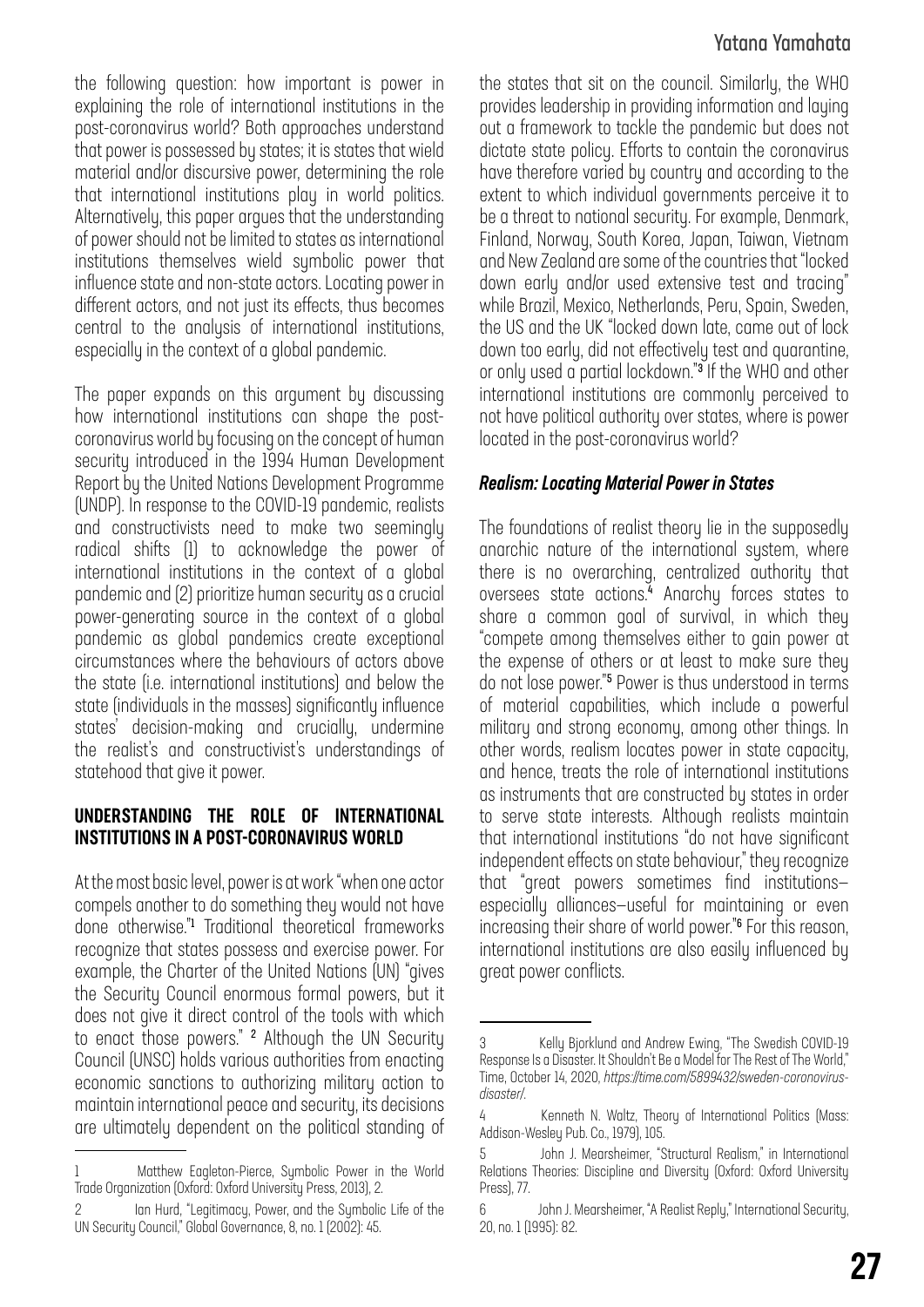### Human Security in Crisis

Since the outbreak of the pandemic, there have been some speculations regarding the extent of Beijing's influence on the WHO<sup>7</sup> . These suspicious had reached a peak in the US when the Trump Administration "framed the epidemic in China in geopolitical terms, used it to blame China's political leaders and system for the tragedy, and faulted WHO for complicity with China's perceived deception and propaganda."<sup>8</sup> Following these claims, the US under the Trump Administration announced its intention to "sever its relationship with

make of it" as there is no 'logic' to anarchy "apart from the practices that create and instantiate one structure of identities and interests rather than another; structure has no existence or causal powers apart from process."11 In other words, state interests can be "transformed through interaction, persuasion and socialisation."<sup>12</sup> Therefore, constructivists understand that international institutions are mutually constructed concepts, formed through discourse, between states. Constructivism attributes discursive power to states as they form

### ...when human security is weak within and beyond a state's borders during a global pandemic, state power is threatened.

WHO and redirect funds to US global health priorities," despite the decision being unlawful.<sup>9</sup> The pandemic has heightened pre-existing tensions between the US and China as well as further polarized the international system, placing the WHO in a difficult situation with respect to its ability to effectively carry out its responsibilities during the pandemic.

### *Constructivism: Locating Discursive Power in States*

Alternatively, constructivist theory focuses on "norms, beliefs, knowledge and understandings," contending that world politics is fundamentally made up of social constructions.<sup>10</sup> It asserts that "anarchy is what states intersubjective understandings that serve as a basis for international institutions.

For example, members of the UN and regional organizations (e.g., EU, ASEAN) have increasingly placed importance in discursive power over material power in order to enjoy the benefits of international cooperation. Following the US's unlawful withdrawal from the WHO, other members of the international community prioritised the importance of international institutions in managing the coronavirus:

French President Emmanuel Macron has condemned Donald Trump's decision to suspend funding to the WHO indicating that slashing the budget in the middle of the global crisis was more than bad timing. Macron and Merkel launched a \$8 billion drive to develop a vaccine and China has since donated \$2 billion.<sup>13</sup>

<sup>7</sup> Michael Collins, "The WHO and China: Dereliction of Duty," Council on Foreign Relations, February 27, 2020, *[https://www.cfr.org/](https://www.cfr.org/blog/who-and-china-dereliction-duty) [blog/who-and-china-dereliction-duty](https://www.cfr.org/blog/who-and-china-dereliction-duty)*.

David P. Fidler, "WHO Criticisms: The World Health Organization and Pandemic Politics," Council on Foreign Relations, April 10, 2020, *[https://www.thinkglobalhealth.org/article/world-health](https://www.thinkglobalhealth.org/article/world-health-organization-and-pandemic-politics)[organization-and-pandemic-politics](https://www.thinkglobalhealth.org/article/world-health-organization-and-pandemic-politics)*.

<sup>9</sup> Lawrence O. Gostin et al., "US Withdrawal from WHO is Unlawful and Threatens Global and US Health and Security," The Lancet 396, no. 10247 (2020): 293.

<sup>10</sup> Kenneth W. Abbott and Duncan Snidal, "Why States Act through Formal International Organizations," Journal of Conflict Resolution 42, no. 1 (1998): 8.

<sup>11</sup> Alexander Wendt, "Anarchy is What States Make of It: The Social Construction of Power Politics," International Organization 46, no.2 (1992): 394-5.

<sup>12</sup> Shahar Hameiri and Lee Jones, "Rising Powers and State Transformation: The Case of China," European Journal of International Relations 22, no. 1 (2016): 76.

<sup>13</sup> Michael A. Peters et al., "The WHO, the Global Governance of Health and Pandemic Politics," Educational Philosophy and Theory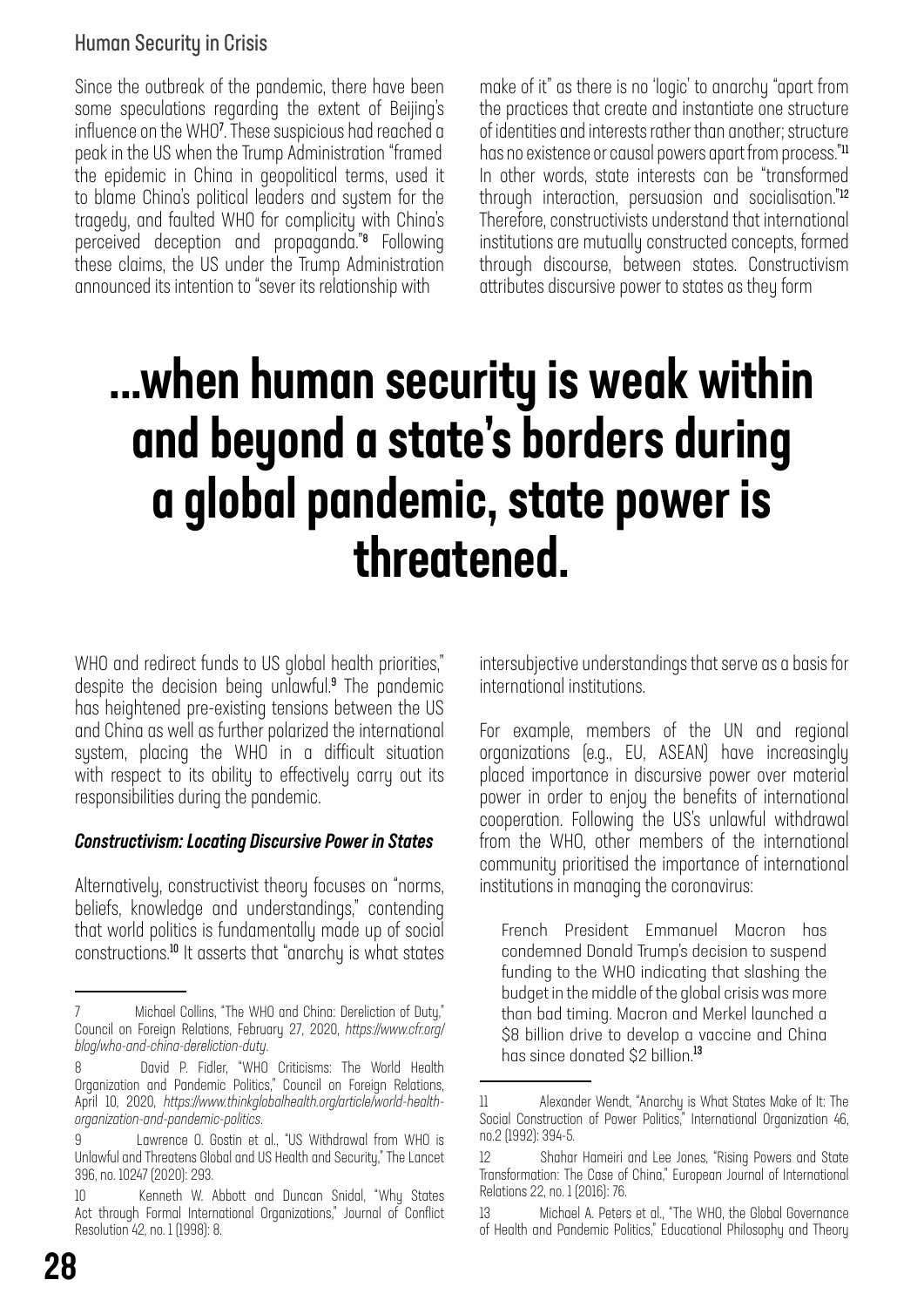Constructivists view international institutions as essential instruments that uphold values shared among different states, especially during a global pandemic.

#### LOOKING BEYOND STATES: SYMBOLIC POWER IN INTERNATIONAL INSTITUTIONS AND THE EMERGENCE OF HUMAN SECURITY

Both realist and constructivist approaches place states as the 'exerciser of power' in international institutions. In other words, material and/or discursive power of states determine the role international institutions play in the international arena; without states, there would be no international institutions. However, this paper proposes an alternative approach: international institutions have the power to influence states in a manner not reducible to the collective or individual agency of states themselves. This approach is discussed in relation to the concept of human security.

International institutions can place importance on sumbolism as "an institution that is perceived as legitimate gives rise to symbols that possess a mobilising power because of their association with the institution."<sup>14</sup> Symbols are understood as a currency of power, because "once an object becomes a symbol and is invested with this power by association, it becomes a power in itself and the object of contestation in search of that power."<sup>15</sup> It places special focus on how language, "as a key symbolic system of political value, both reflects and constitutes power," continuously producing and reproducing reality.<sup>16</sup>

The concept of human security was introduced in the 1994 Human Development Report by the UNDP with an aim to ensure that people from all corners of the world are able to live with freedom from fear and freedom from want. Unlike traditional conceptions of security in IR scholarship that places states as a referent object—or in other words, an entity that is the target of protection —the concept of human security places the individual as a referent object. Therefore, the components of human security include economic security, food security, health security, environmental security, personal security, community security and

(2020): 4.

- 14 Hurd, "Legitimacy, Power and the Symbolic Life," 36.
- 15 Hurd, "Legitimacy, Power and the Symbolic Life," 37.
- 16 Eagleton-Pierce, Symbolic Power, 3.

political security.<sup>17</sup>

States and non-state actors have implemented UNDP's vision by incorporating human security into policy. For example, the Japanese government "stressed the importance of a human security perspective as one of its five basic policies when renewing its ODA Charter in 2003" and included human security in "the 2005 Medium-Term Policy on ODA as an effective approach to development assistance."<sup>18</sup> States legitimise the symbolic power of international institutions and hence the role they play in world politics to regulate and oversee aspects of political, economic and social interactions. The introduction of human security and its worldwide implementation show how the traditional conception of security was challenged and reconceptualized by international institutions.

Human Security in Crisis: Lessons from the AIDS Pandemic and Implications for the COVID-19 Pandemic The previous section establishes that the symbolic power possessed by international institutions provide them significant political authority in world politics. Their legitimacy continues to be affirmed and reaffirmed through everyday practices of states. The following case study serves as an example of why states should be drawn to generating power through advancing human security in the post-coronavirus world by examining the role international institutions played in framing the AIDS pandemic as a global human security.

In January 2000, the UNSC met to consider the growing impact of AIDS on peace and security in Africa, temporarily abandoning "its traditional concern with regulating the deployment of armed force in international politics."<sup>19</sup> In this historic meeting, the President of the World Bank stated: "many of us used to think of AIDS as a health issue. We were wrong ... We face a major development crisis, and more than that, a security crisis."<sup>20</sup> Securitisation is a process that identifies a threat and provokes an immediate response to it, such as through the implementation of certain public policies. By defining "who (or what) threatens whom and how" through the speech act, the language of securitisation had in this case effectively "endangered,

<sup>17</sup> UNDP, Human Development Report 1994 (Oxford: Oxford University Press, 1994), 24-25.

<sup>18</sup> JICA (2010): 2.

<sup>19</sup> Stefan Elbe, "AIDS, Security, Biopolitics," International Relations 19, no. 4 (2005): 4.

<sup>20</sup> Elbe, "AIDS, Security, Biopolitics," 4.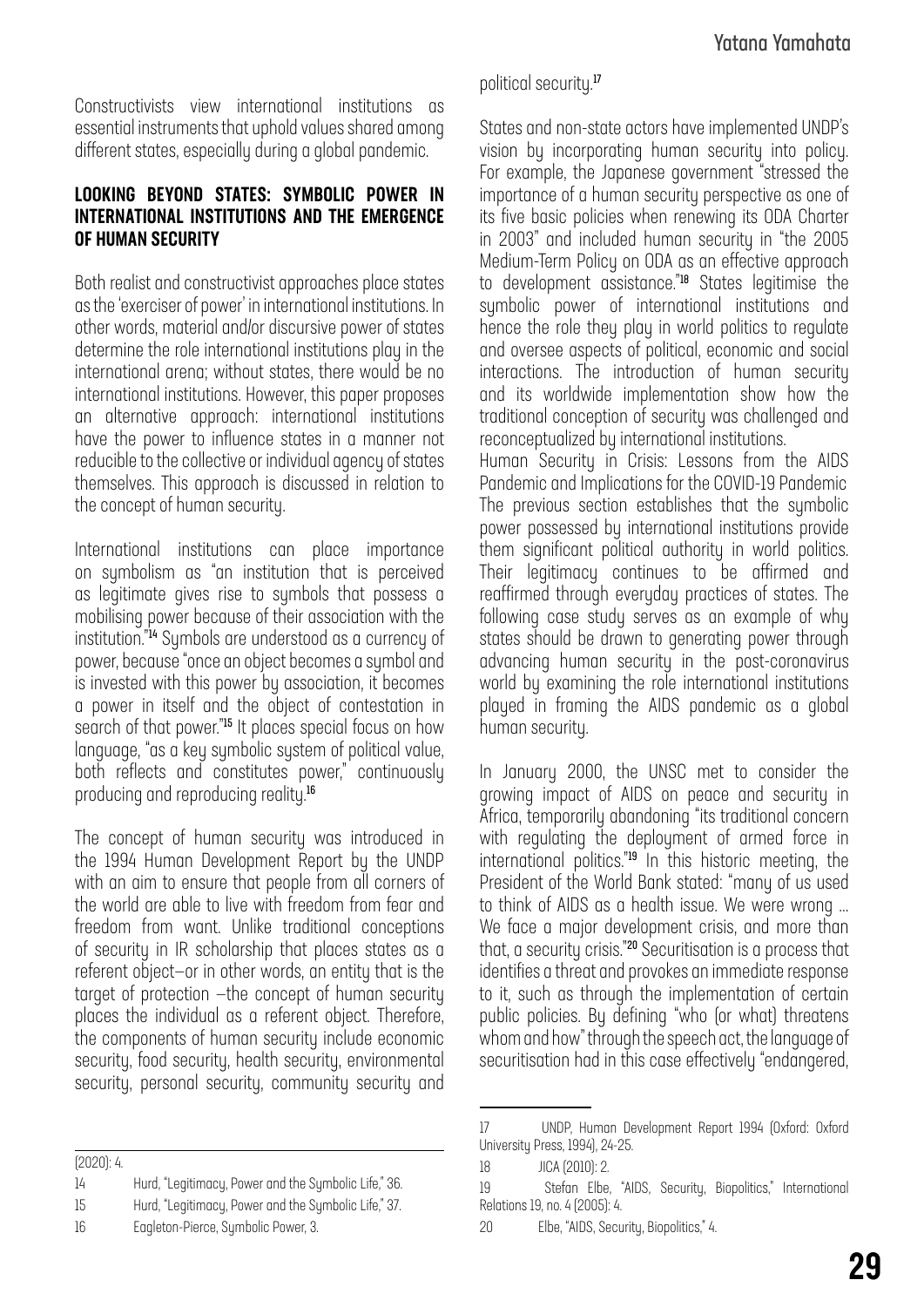### Human Security in Crisis

ordered and conditioned international relations."<sup>21</sup> The UNSC's designation of the AIDS pandemic as a 'security threat' resulted in policy responses, involving a wide variety of actors and relations. These actors include the following:

(i) Predominantly Western governments including the United States; (ii) international organizations such as the World Health Organization, the United Nations, the European Union, ASEAN, and the African Union; (iii) a plethora of prominent multinational corporations working through the Global Business Coalition on HIV/AIDS; (iv) nongovernmental organizations such as the Civil– Military Alliance to Combat HIV/AIDS and the International Crisis Group; (v) think tanks such as the Center for Strategic and International Studies, and the Chemical and Biological Arms Control Institute; (vi) media organizations; and (vii) scholars in the academy.<sup>22</sup>

The UNSC, as a legitimate political authority has been effectively able to mobilize such actors in combating the issue of HIV/AIDS. Moreover, the security threat of the AIDS pandemic is reproduced through everyday acknowledgement. In the few years following Resolution 1308, which argued that "the pandemic, if unchecked, 'may pose a risk to stability and security'", it was explicitly included in "the Millennium Development Goals; the UN General Assembly's Special Session on HIV/AIDS in June 2001; the establishment of the G8 backed Global Fund to Fight HIV/AIDS, Tuberculosis and Malaria in 2002; and the launching of the President's Emergency Plan for AIDS Relief (PEPFAR) by the Bush Administration in 2003."<sup>23</sup>

In the process of securitising the AIDS pandemic, the UNSC played an important role in recognizing it as a human securitu crisis bu identifuing individuals as a referent object, releasing recommendations, establishing funds and urging a variety of global actors to get involved in addressing the issue. The UNSC will continue to produce and reproduce its authority and influence as long as both state and non-state actors recognize its important role in world politics.

Similarly, the post-coronavirus world must learn from the human security-centric approach taken by international institutions and later, state and non-state actors in managing the coronavirus and its many related issues. Global pandemics create exceptional circumstances in which the extent to which the behaviour of actors above the state (i.e., international institutions) and below the state (individuals in the masses) significantly influence a state's decision-making becomes starkly clear. Crucially, this undermines the realist's and constructivist's understandings of statehood that give it power. Taking the resurgence of the coronavirus in India into account, when human security is weak within and beyond a state's borders during a global pandemic, state power is threatened not only because individual agents in the masses struggle to survive existential threats, but also because a state's lack of capacity to provide human security to its own population can become a threat to other states' populations. India hit a devastating second wave in April 2021 when the seven-day rolling average of new reported cases peaked at 392,000<sup>24</sup>. Furthermore, the delta COVID-19 variant first detected in India has "now spread to more than 80 countries and it continues to mutate as it spreads across the globe."<sup>25</sup>

Although the successful vaccine rollout in the US and UK has brought hope towards the end of the pandemic, states must not be quick to declare victory<sup>26</sup>. Global vaccine rollouts trail behind, which is especially a concern for least developed countries (LDCs) where the pandemic has exacerbated poverty and other threats to human security.<sup>27</sup> Instead of focusing on border closures and other state-centric measures to counter the pandemic, states should direct their efforts towards widespread testing and mass vaccination drives that would emancipate individuals from the coronavirus and other related threats to human security. Prioritizing

<sup>21</sup> Jonas Hagmann, "Securitisation and the Production of International Order(s)," Journal of International Relations and Development 21, no.1 (2018): 195.

<sup>22</sup> Elbe, "AIDS, Security, Biopolitics," 407-8.

<sup>23</sup> Colin McInnes and Simon Rushton, "HIV/AIDS and Securitization Theory," European Journal of International Relations 19, no. 1 (2012): 122-3.

<sup>24</sup> Soutik Biswas, "COVID-19: Has India's Deadly Second Wave Peaked?," BBC News, May 26, 2021, *[https://www.bbc.com/news/world](https://www.bbc.com/news/world-asia-india-57225922)[asia-india-57225922](https://www.bbc.com/news/world-asia-india-57225922)*.

<sup>25</sup> Rich Mendez, "WHO Says Delta Covid Variant Has Now Spread To 80 Countries And It Keeps Mutating," CNBC, June 16, 2021, *[https://www.cnbc.com/2021/06/16/who-says-delta-covid-variant-has](https://www.cnbc.com/2021/06/16/who-says-delta-covid-variant-has-now-spread-to-80-countries-and-it-keeps-mutating.html)[now-spread-to-80-countries-and-it-keeps-mutating.html](https://www.cnbc.com/2021/06/16/who-says-delta-covid-variant-has-now-spread-to-80-countries-and-it-keeps-mutating.html)*.

<sup>26</sup> Aria Bendix, "The US and UK Lead the World's Coronavirus Vaccinations — But They May Struggle to Reach Herd Immunity If They Reopen Too Soon," Business Insider, April 22, 2021, *[https://www.](https://www.businessinsider.com/us-uk-vaccinations-herd-immunity-reopening-too-soon-2021-4) [businessinsider.com/us-uk-vaccinations-herd-immunity-reopening-too](https://www.businessinsider.com/us-uk-vaccinations-herd-immunity-reopening-too-soon-2021-4)[soon-2021-4](https://www.businessinsider.com/us-uk-vaccinations-herd-immunity-reopening-too-soon-2021-4)*.

<sup>27</sup> Paul Akiwumi and Giovanni Valensisi, "When It Rains It Pours: COVID-19 Exacerbates Poverty Risks In The Poorest Countries," UNCTAD, May 4, 2020, *[https://unctad.org/news/when-it-rains-it-pours-covid-19](https://unctad.org/news/when-it-rains-it-pours-covid-19-exacerbates-poverty-risks-poorest-countries) [exacerbates-poverty-risks-poorest-countries](https://unctad.org/news/when-it-rains-it-pours-covid-19-exacerbates-poverty-risks-poorest-countries)*.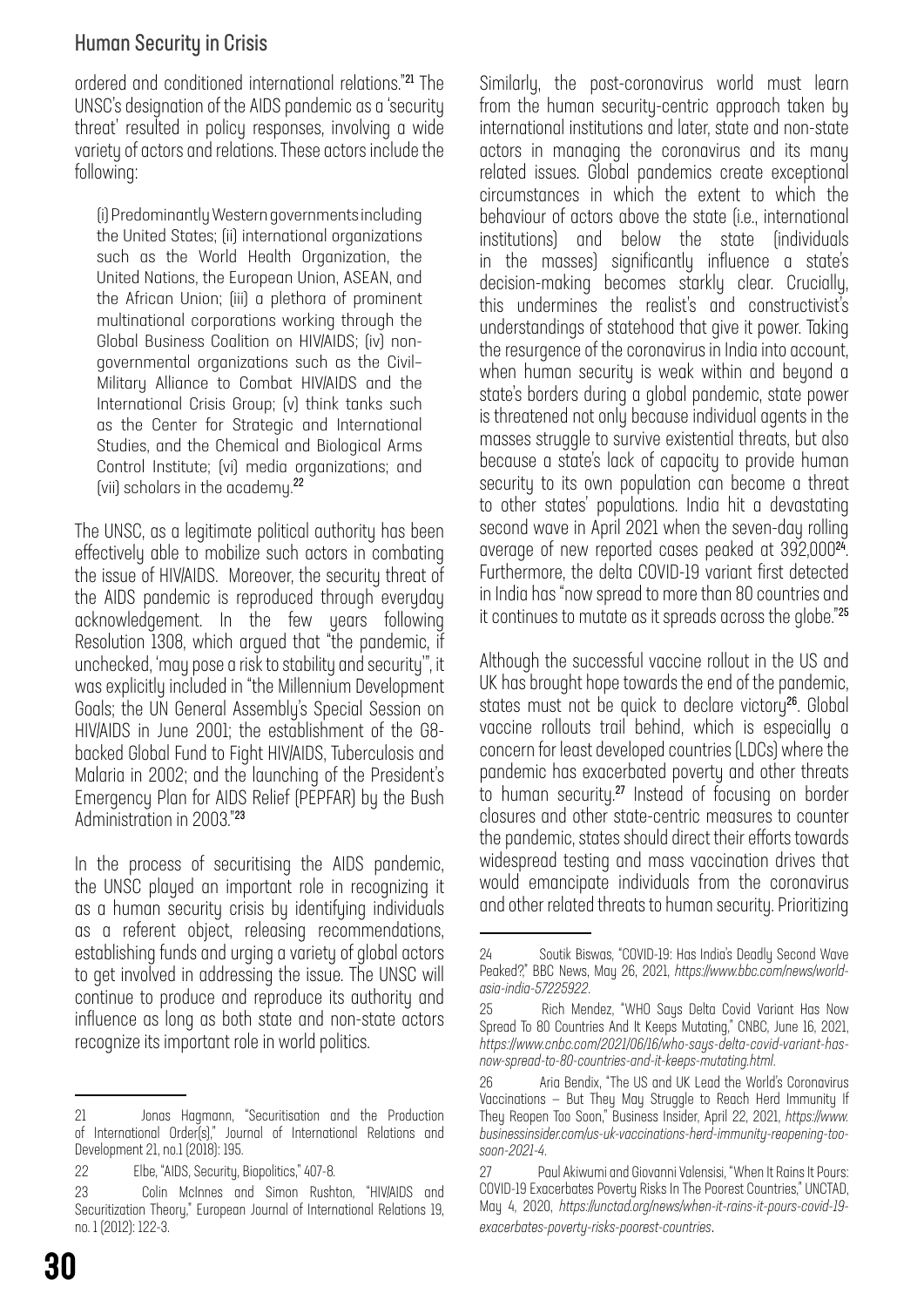human security would not only bring an end to COVID-19 but also prevent or mitigate future pandemics as the coronavirus exposed and exacerbated failures in providing people with the dignity to live free from fear and want.

### **CONCLUSION**

Power is fundamental to understanding the role international institutions play in the post-coronavirus world. Mainstream IR theories—realism and constructivism—treats international institutions as a result of state power. Realists posit that international institutions are ineffective due to the supposedly anarchic nature of the international system. Therefore, states with significant material power use international institutions to serve their own interests. On the other hand, constructivists emphasize the importance of discursive power, which establishes intersubjective understandings between states. Constructivists thus view international institutions to be important tools in upholding shared values established by interactions between states. However, neither approach sufficiently explains the importance of power in understanding the role international institutions play in the postcoronavirus world.

This paper argues that an understanding of power should not be limited to states as international institutions themselves possess and use symbolic power. The introduction of human security by the UNDP and the securitisation of the AIDS pandemic by the UNSC are discussed to explain that the existence and authority international institutions are recognized through the mobilization of both state and non-state actors in its agenda to address the 'security threat'. Just as the material and discursive power of states determine the role international institutions play in world politics, the sumbolic power of international institutions also influence the role states play in world politics, especially in the context of a global pandemic. Therefore, locating power in different actors as well as its effects become central to the analysis of international institutions.

Finally, the paper emphasizes the power of international institutions by highlighting the introduction of human security and its widespread implementation by different state and non-state actors. Although the coronavirus pandemic had uncovered that human security is in crisis perhaps unlike ever before, lessons from the management of the AIDS pandemic can be learned

### Yatana Yamahata

to prioritize individuals over states to face COVID-19 and other related human security threats in the postcoronavirus world. Global human security crises like the AIDS and COVID-19 pandemic show just how much power international institutions can have over states' decision-making processes. At the same time, the responsibility to provide people with the dignity to live free from fear and want lies with states.

### WORKS CITED

- Abbott, Kenneth W., and Duncan Snidal. 1998. "Why States Act through Formal International Organizations". The Journal of Conflict Resolution 42(1): 3-32.

Akiwumi, Paul, and Giovanni Valensisi. 2020. "When It Rains It Pours: COVID-19 Exacerbates Poverty Risks in The Poorest Countries". UNCTAD. *[https://unctad.org/news/](https://unctad.org/news/when-it-rains-it-pours-covid-19-exacerbates-poverty-risks-poorest-countries) [when-it-rains-it-pours-covid-19-exacerbates-poverty-risks](https://unctad.org/news/when-it-rains-it-pours-covid-19-exacerbates-poverty-risks-poorest-countries)[poorest-countries](https://unctad.org/news/when-it-rains-it-pours-covid-19-exacerbates-poverty-risks-poorest-countries)*.

Bendix, Aria. 2021. "The US and UK Lead the World's Coronavirus Vaccinations — But They May Struggle to Reach Herd Immunity If They Reopen Too Soon". Business Insider. *[https://www.businessinsider.com/us-uk-vaccinations-herd](https://www.businessinsider.com/us-uk-vaccinations-herd-immunity-reopening-too-soon-2021-4)[immunity-reopening-too-soon-2021-4](https://www.businessinsider.com/us-uk-vaccinations-herd-immunity-reopening-too-soon-2021-4)*.

- Biswas, Soutik. 2021. "Covid-19: Has India's Deadly Second Wave Peaked?". BBC News. *[https://www.bbc.com/](https://www.bbc.com/news/world-asia-india-57225922) [news/world-asia-india-57225922](https://www.bbc.com/news/world-asia-india-57225922)*.

Bjorklund, Kelly, and Andrew Ewing. 2020. "The Swedish COVID-19 Response Is a Disaster. It Shouldn't Be a Model for The Rest of The World". Time. *[https://time.com/5899432/sweden](https://time.com/5899432/sweden-coronovirus-disaster/?fbclid=IwAR1jzb91Bdku_SSyvfI7B02jPjGz6u8THFBnUprY5-FelCgxpUKX8uqYJFI)[coronovirus-disaster/?fbclid=IwAR1jzb91Bdku\\_](https://time.com/5899432/sweden-coronovirus-disaster/?fbclid=IwAR1jzb91Bdku_SSyvfI7B02jPjGz6u8THFBnUprY5-FelCgxpUKX8uqYJFI) [SSyvfI7B02jPjGz6u8THFBnUprY5-FelCgxpUKX8uqYJFI](https://time.com/5899432/sweden-coronovirus-disaster/?fbclid=IwAR1jzb91Bdku_SSyvfI7B02jPjGz6u8THFBnUprY5-FelCgxpUKX8uqYJFI)*.

Collins, Michael. 2020. "The WHO and China: Dereliction of Duty". Council On Foreign Relations. *[https://](https://www.cfr.org/blog/who-and-china-dereliction-duty) [www.cfr.org/blog/who-and-china-dereliction-duty](https://www.cfr.org/blog/who-and-china-dereliction-duty)*.

Eagleton-Pierce, Matthew. 2013. Symbolic Power in The World Trade Organization. Oxford: Oxford University Press.

- Elbe, Stefan. 2005. "AIDS, Security, Biopolitics". International Relations 19(4): 403-419.

- Fidler, David P. 2020. "WHO Criticisms: The World Health Organization and Pandemic Politics". Council On Foreign Relations. *[https://www.thinkglobalhealth.org/article/](https://www.thinkglobalhealth.org/article/world-health-organization-and-pandemic-politics) [world-health-organization-and-pandemic-politics](https://www.thinkglobalhealth.org/article/world-health-organization-and-pandemic-politics)*.

Gostin, Lawrence O, Harold Hongju Koh, Michelle Williams, Margaret A Hamburg, Georges Benjamin, William H Foege, and Patricia Davidson et al. 2020. "US Withdrawal from WHO Is Unlawful and Threatens Global and US Health and Security". The Lancet 396 (10247): 293-295.

- Hagmann, Jonas. 2018. "Securitisation and the Production of International Order(s)". Journal of International